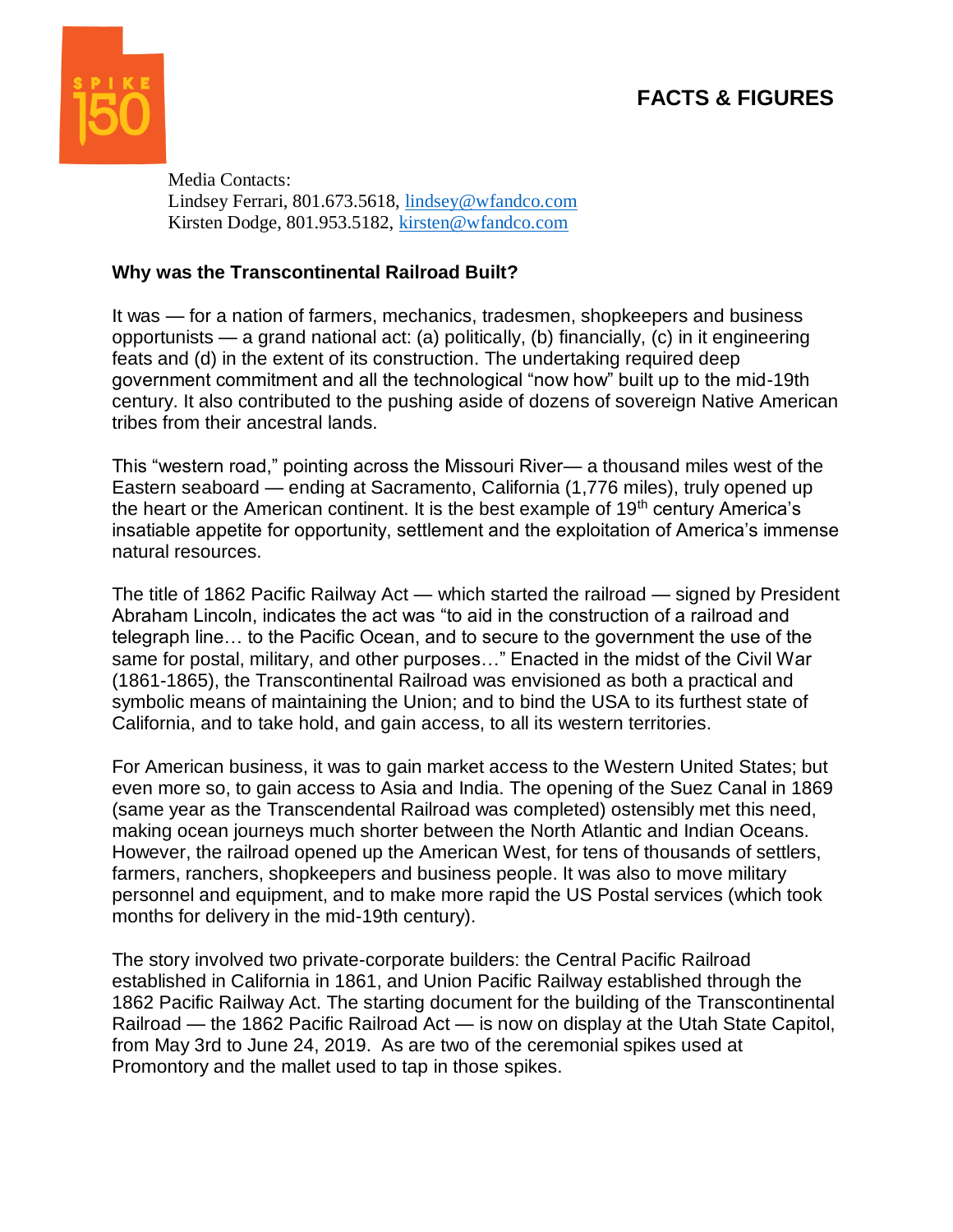

For its time the Transcontinental Railroad was a bold, innovative public – private partnership, which included gifting of public lands (175 to 200 million acres were granted) and the offering of federal loans, with the loan amounts varying on the severity of the terrain.

It was to aid in the expansion — so far as 19th century Euro-Americans saw it — of Republican Democracy and Christianity. It was also sadly a vehicle for pushing aside dozens of sovereign Native American tribes from their ancestral lands, discounting them as "not equal to," and thus expendable to the United States' "Manifest Destiny" aspirations.

The Transcontinental Railroad also met the needs of tens of thousands of land hungry easterners and immigrant farmers, shopkeepers, tradesmen (as well as speculators, investors and emerging American corporations), wanting to place their imprint on the American wilderness.

This big American transportation project came to its conclusion on May 10, 1869 (some seven years after it started) here in the Utah Territory, Box Elder County, on Promontory Summit with the last spikes set in place (there were four spikes used in the 1869 ceremony) in a Laurel wood railroad tie, thus completing the project, and binding one end of the continent to the other. The Transcontinental Railroad did live up to most of its promises. What took a thousand dollars and two to six months in travel time, now took \$65 and five to ten day of travel. It also contributed to the settlement of the American West, bringing goods and services and business opportunities to tens of thousands of Americans.

| <b>NUMBERS</b>                   | <b>FACTS</b>                                     |
|----------------------------------|--------------------------------------------------|
| Travel time before 1869: Three   | First in the World: The United States'           |
| to six months by walking,        | Transcontinental Railroad was the first in the   |
| wagon, stagecoach and/or sea     | world.                                           |
| voyage                           |                                                  |
| Travel time after 1869: five to  | Other Names: The railroad was originally known   |
| ten days                         | as the Pacific Railroad and the Overland Route.  |
| Travel costs before 1869:        | Railroad Surveys: The US Congress mandated       |
| \$250.00 to \$1,500.00 (fully    | and paid for five surveys across the continent,  |
| equipped wagon and funds         | conducted from 1853 to 1855, to explore,         |
| needed along the way)            | document and determine the best routes. The      |
|                                  | results were published in 1861.                  |
| Travel costs after 1869: \$65.00 | Following Old Trails: Over 50% of the railroad's |
| to \$150.00                      | path followed the Oregon, California and Mormon  |
|                                  | overland immigration routes. And most of these   |

## **TRANSCONTINENTAL RAILROAD NUMBERS AND FACTS:**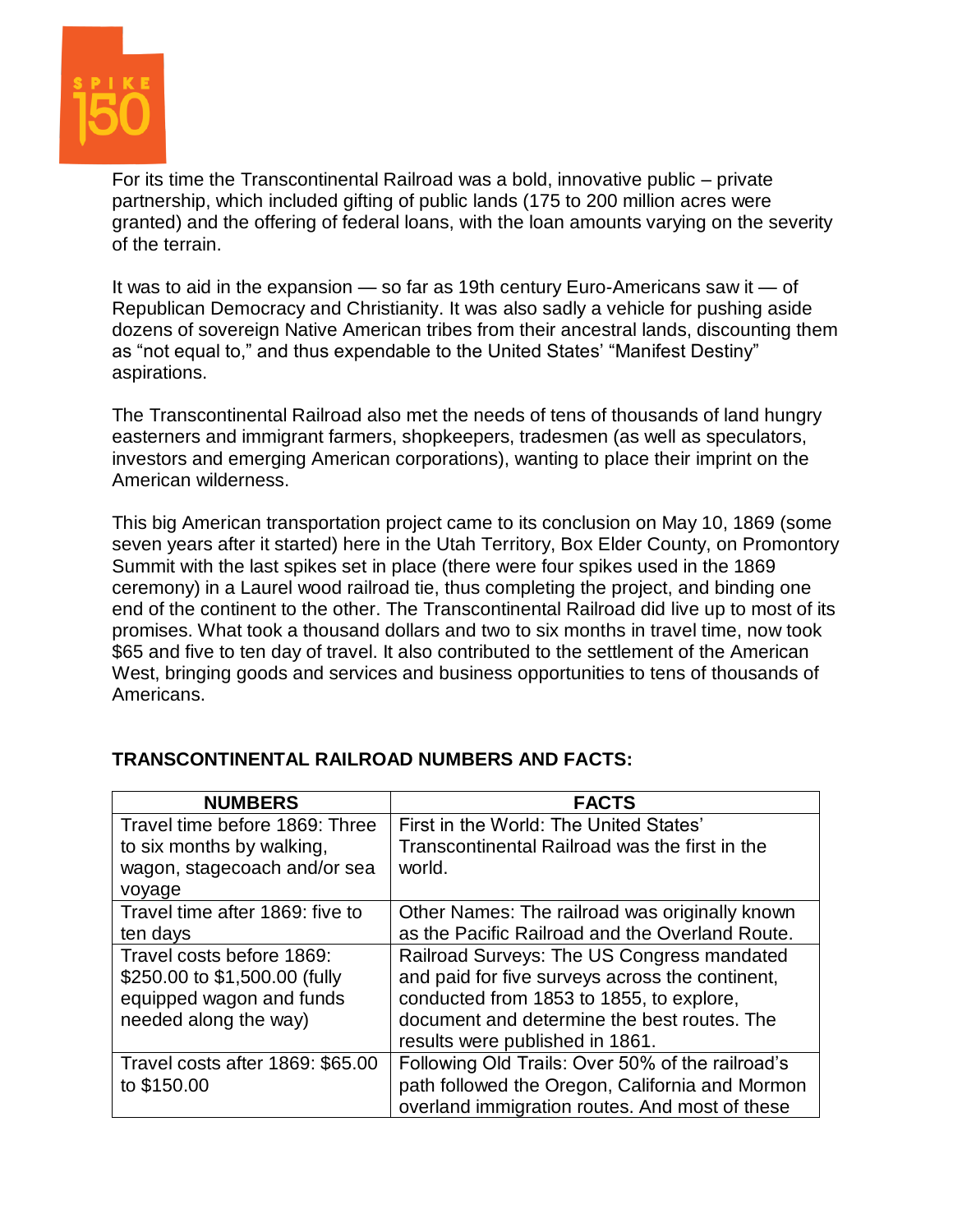

|                                       | routes were previously Native American trails.      |
|---------------------------------------|-----------------------------------------------------|
| Starting Date: July 1st, 1862,        | Where Was it to End? The Pacific Railroad Act of    |
| when President Abraham                | 1862, 1864 and 1866 did not designate an exact      |
| Lincoln signed the Pacific            | location for the meeting place for the two          |
| Railroad Act.                         | railroads. Promontory was designed one month        |
|                                       | before the event by a congressional act, signed     |
|                                       | by President U.S. Grant.                            |
| Completion Date: May 10,              | How Was the Railroad Built?: It was built by: (1)   |
| 1869, at the "Last Spike"             | human hands (with shovels, picks, rods,             |
| ceremony at Promontory                | handcarts and wheel barrels); (2) by animal         |
| Summit, Utah Territory.               | power (horses, oxen and mules with carts,           |
|                                       | wagons and scrappers); (3) by explosives (mostly    |
|                                       | black power but later nitroglycerin); and (4) by    |
|                                       | machine power (locomotives and railroad cars        |
|                                       | transporting supplies, equipment and laborers)      |
| Total Time: "Start to Finish": 6      | How it was financed? The railroad was a public-     |
| Years, 10 Months, 1 Week,             | private venture, financed by land grants (10 then   |
| and 3 1/2 Days (2,505 days).          | 20 square miles for every mile of track laid, in an |
|                                       | alternating pattern), government railroad bond (or  |
|                                       | loans) and by private investment.                   |
| <b>Starting Dates for the Central</b> | The Use of Private Contractors: The actual          |
| Pacific Railroad (Sacramento,         | construction of the railroad was not executed by    |
| California): Established in June      | the Central Pacific or the Union Pacific but by     |
| 28, 1861, construction started        | contractor companies (most of whom were owned       |
| on January 8, 1863 and the            | by the principals of the two companies).            |
| first rail is laid in October 1863    |                                                     |
| <b>Starting Dates for the Union</b>   | Was It Really Across the Continent? The May 10,     |
| Pacific Railroad (Council Bluff,      | 1869 completed railroad did not actually extend     |
| lowa): established, July 1,           | from coast to coast, this occurred on August 15,    |
| 1862, constructions started           | 1870. An unbroken line from coast to coast occur    |
| December 1863, first rail is laid     | on March 25, 1873 when the Union Pacific            |
| July 1865 (after the Civil War        | constructed a bridge over the Missouri River in     |
| had ended and thousands of            | Omaha, Nebraska.                                    |
| former troops started looking         |                                                     |
| for employment)                       |                                                     |
| <b>Total Number of Miles of Track</b> | Go Back and Clean It Up: The May 10, 1869           |
| Laid from Council Bluff, Iowa to      | completion ceremony of the Transcontinental         |
| Sacramento, California: 1,776         | Railroad tied the two road together; however,       |
| miles (1,868 to 1,907-miles           | both the Central Pacific and Union Pacific spent    |
| have also been reported)              | years rebuilding, straightening and correcting      |
|                                       | what was "completed" too quickly to qualify for     |
|                                       | the land grants and bond (loan) payments.           |
| <b>Total Number of Miles of Track</b> | Old West Frontier: Temporary "hell on wheels"       |
| Laid by the Union Pacific             | towns, set up as the railroad was built did in fact |